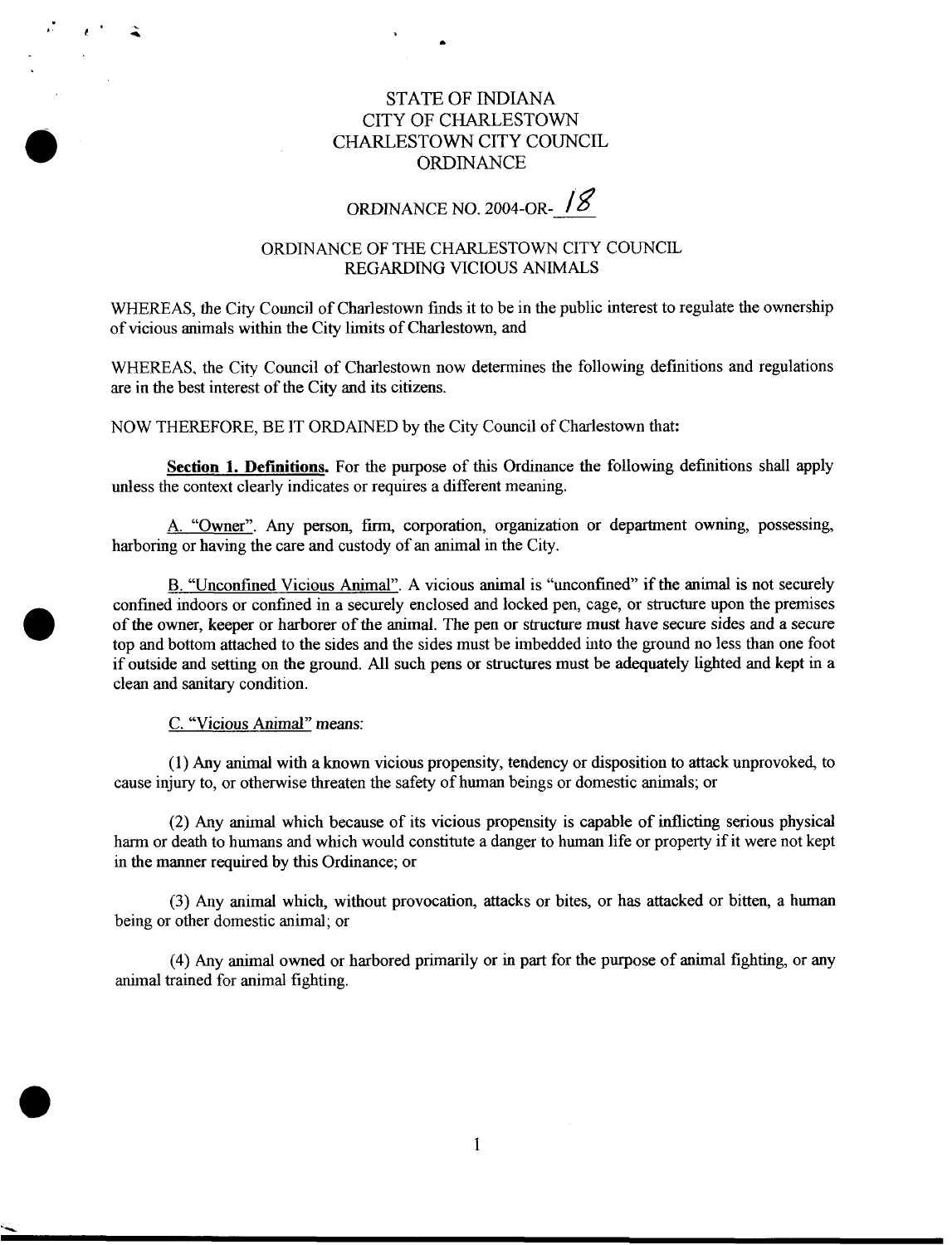### **Section 2. Regulations**

#### A. Confinement.

'

(1) No vicious animal may be kept on a porch, patio, or in any part of a house or structure that would allow the animal to exit such building on its own volition. In addition, no such vicious animal may be kept in a house or structure when the windows are open or when screen windows or screen doors are the **only** obstacle preventing the vicious animal from exiting the structure.

(2) The owner of a vicious animal shall not suffer or permit the animal to *go* unconfined.

B. Leash and muzzle. The owner of a vicious animal shall not suffer or permit the animal to go beyond the premises of the owner unless the animal is securely muzzled and restrained by a secure cage, chain or leash, and under the physical restraint of a person. The muzzle shall be made in a manner that **will no: cause** injury **to the animal or interfere with** its **vision or respiration, but shall** prevent it **from**  biting any human or other animal.

C. Signs. The owner of a vicious animal shall display in a prominent place on his or her premises a clearly visible warning sign ("DANGER/VICIOUS ANIMAL") indicating that there is a vicious animal on the premises. A similar sign is required to be posted on the pen or kennel of the animal. The lettering on the sign shall be in all capital letters, a minimum of six **(6)** inches tall and red on a white background.

D. Animal **fighting** No person, firm corporation, organization or department shall possess, harbor or maintain the care or custody of any animal for the purpose of animal fighting, nor train, torment, badger, bait or use any animal for the purpose of causing or encouraging the animal to attack human beings or domestic animals in the city.

E. Insurance. Owners of vicious animals must within thirty **(30)** days of the effective date of this Ordinance provide proof to the Clerk-Treasurer of public liability insurance in the amount of at least \$100,000, insuring the owner, keeper or harborer for any personal injuries inflicted by his or her vicious animal.

**Section 3. Non-Compliance** It shall be unlawful for the owner, keeper or harborer of a vicious animal to fail to comply with the requirements set forth in this Ordinance. Any vicious animal found to be the subject of a violation **of** this Ordinance shall be subject to immediate seizure and impoundment.

**Section 4. Penalty.** Any person violating any provision of this Ordinance shall be deemed guilty of a punishable offense and shall be punished by a fine of not less than \$10.00 nor more than \$200.00. If any violations be continuing, each day of violation shall be deemed a separate offense.

**Section 5. Savings Clause.** If any section of this Ordinance shall be deemed unenforceable and/or not in compliance with any applicable statute or law by a Court of competent jurisdiction, then to the extent permissible, all other sections of this Ordinance shall remain in full force and effect.

**Section 6. Repealing Clause.** All sections of any previous Ordinances and/or Resolutions that are inconsistent and/or contradictory to the above provisions of **this** Ordinance are hereby repealed.